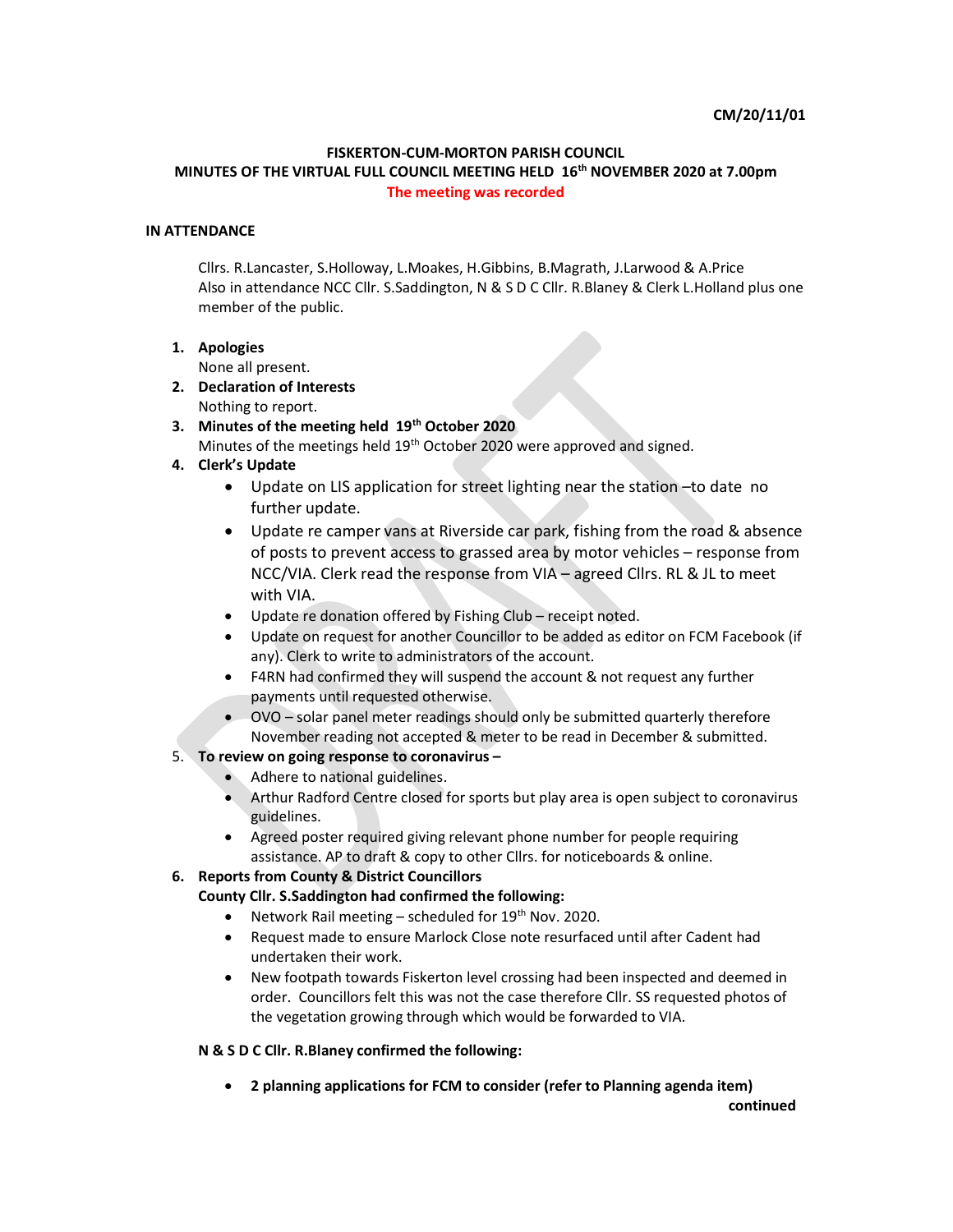#### CM/20/11/02

#### FISKERTON-CUM-MORTON PARISH COUNCIL

MINUTES OF THE VIRTUAL FULL COUNCIL MEETING HELD 16<sup>th</sup> NOVEMBER 2020 at 7.00pm Continued……………..

- 7. Members of the Public Question & Answers session Member of public explained moving to area shortly. Cllrs. welcomed the prospective resident & answered a query re broadband in the village.
- 8. Planning Applications & N & S D C decisions.
	- In line with tables in Appendix 'A'.
- 9. Payments for approval

Payments (Refer to appendix 'A') for payments £588.00 noting a payment of £300.00 (previously authorised) made to SGA had been made in November.

Clerk presented budget monitoring along with Bank reconciliation as at  $31<sup>st</sup>$  October 2020.

YTD Income £11,769.30 Expenditure £13,722.35; Balance £68,699.17 as at 31<sup>st</sup> October 2020.

Resolved to approve payments in line with Appendix 'A' to value of £588.00, budget monitoring & bank reconciliation as at 31<sup>st</sup> October 2020

 To consider the proposed precept 2021/2022; including future funding for maintenance of village green. – following a brief discussion on proposed budget agreed to address future VG maintenance costs by increasing precept by £170 over next 10 years. Agreed to increase Clerk's salary by 1 spinal column points for next 2 yrs. Ie. 1<sup>st</sup> April 2021 & 2022. Precept figure to be formally agreed at next meeting.

# 10. Update from Councillors on Christmas card & message to residents project.

372 cards printed. Each child who had contributed a design to receive a copy of their own card. LM to order the cards.

News letter drafted for including with cards.

Christmas Lights on VG to be up 29/30 November. Residents & local electrician volunteered to assist with decorating tree & installing power cable for lights. Other residents organising a walk around villages to look at decorated homes all in line with social distancing & COVID rules.

- 11. Update from Councillors on development of a Community Support Hub. Cllrs. AP & BM liaising with LB (representative of Volunteer Support group).
- 12. Update from Councillor on electronic speed sign on Station Road including speed signs & traffic on Main Street, Fiskerton
	- Cllrs. RL & JL to discuss with VIA Representative at their meeting.

# 13. General maintenance of the Parish –

- report from Councillor  $JL VG$  hedge cut by  $JL$  not contractor
- Footpaths update Councillor BM ongoing. FP2 kissing gate ideal from Gorsey Lane left towards Bleasby would open up a circular walk for all including less able bodied residents. JL ordered kissing gate.
- Bottom Green Lane opp. PO metal railing falling over.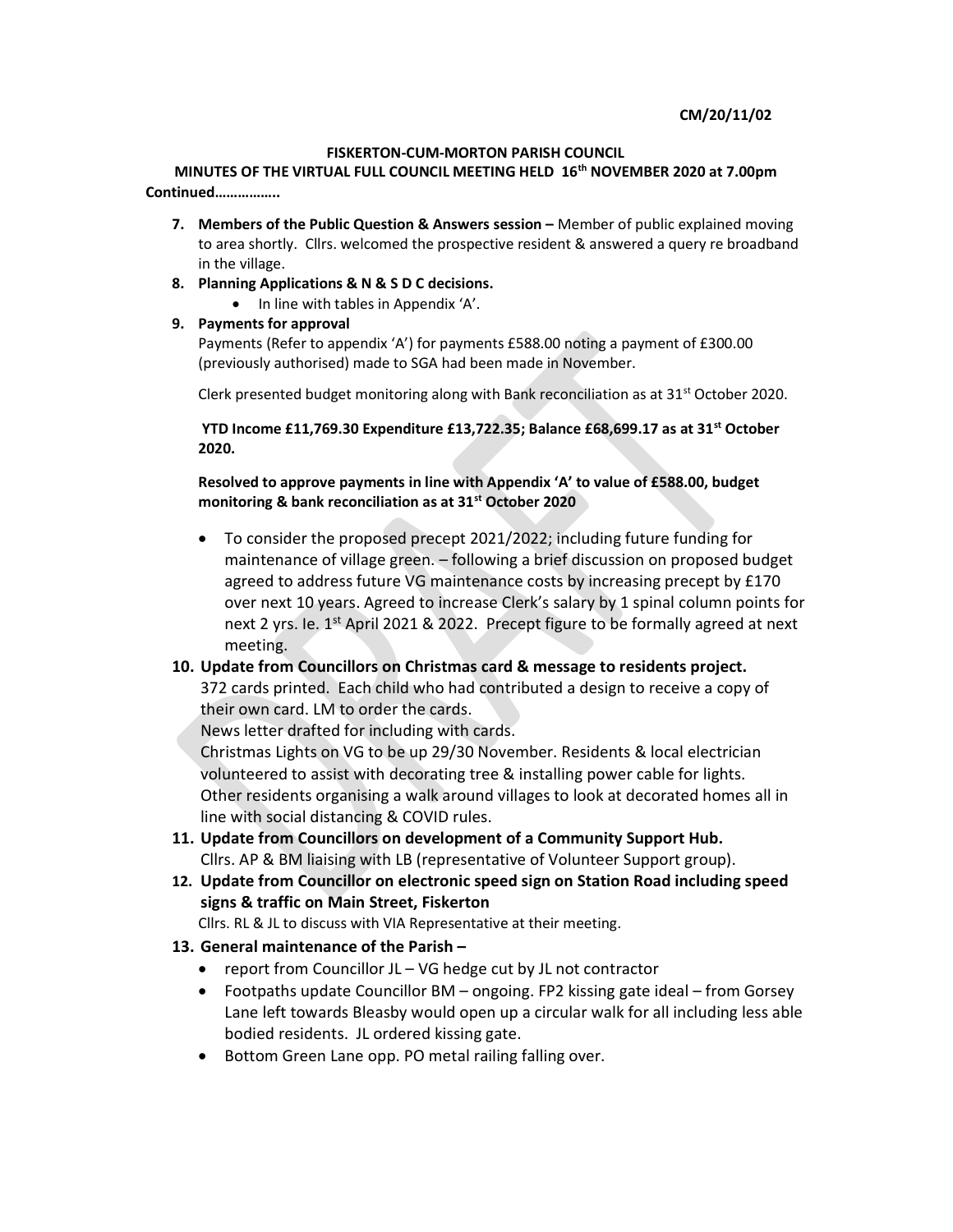**.** HG reported Morton sign had been knocked over by a vehicle but had been reported on MyNotts app.

continued………………………

CM/20/11/03

#### FISKERTON-CUM-MORTON PARISH COUNCIL

## MINUTES OF THE VIRTUAL FULL COUNCIL MEETING HELD 16<sup>th</sup> NOVEMBER 2020 at 7.00pm Continued……………..

#### 14. Correspondence

- Inspector Sutton update.
- VIA EM Temporary road/level crossing closure 23:00  $10^{th}$  December 06:00 11<sup>th</sup> December
- National Association of Local Councils consultation on Standards Matter deadline 4th December 2020.
- Email re Affordable Housing noting Clerk responded referring to Neighbourhood Plan – Councillors felt the NHP adequately addressed the issues.
- Email requesting poppies for street lighting columns along with metal soldiers. Clerk responded by confirming hopefully they will be available in 2021.
- NottsALC Social media training 24th November 2020.
- VIA EM 2 way traffic signals Station Road, Fiskerton  $17<sup>th</sup> 20<sup>th</sup>$  Nov. 2020.
- Annual Play area inspection report defer to next meeting
- $\bullet$

Agenda items for next meeting:

- Play area inspection report
- 15. Date of next meeting

 $14<sup>th</sup>$  December 2020 – Due to coronavirus future meetings virtual meeting to be held & invitation link will appear on agenda. Noting Approved commence 7pm

SIGNED……………………………………………………………

DATE………………………………………………………………

Meeting ended 20.35pm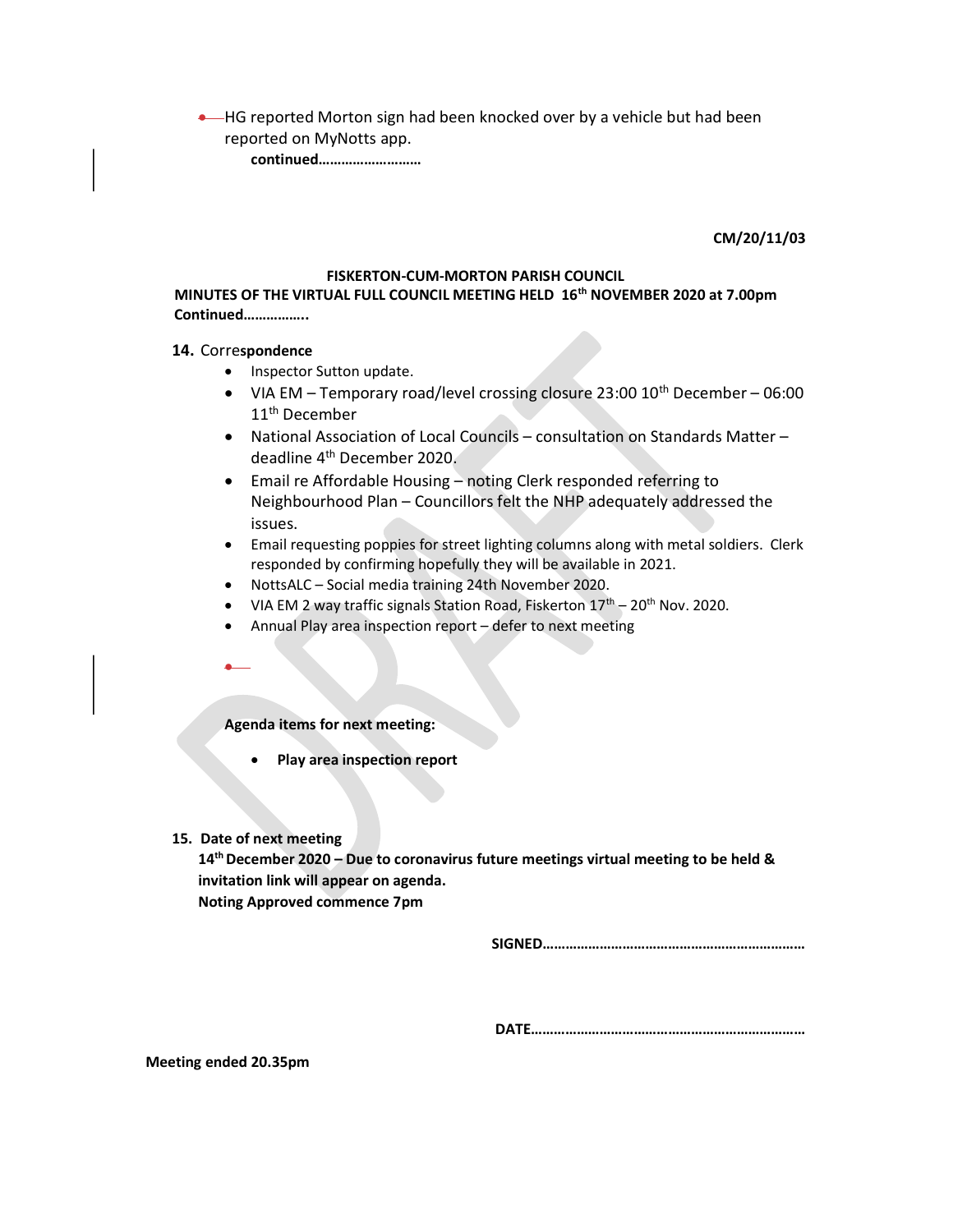APPENDIX ' A'

## PLANNING APPLICATIONS FOR CONSIDERATION:

| <b>PLANNING APPLICATIONS FOR CONSIDERATION:</b> |                                               |                                                                                        |                                                                                                                                                                                        |  |  |  |
|-------------------------------------------------|-----------------------------------------------|----------------------------------------------------------------------------------------|----------------------------------------------------------------------------------------------------------------------------------------------------------------------------------------|--|--|--|
| PLAN REF. NO.                                   | <b>ADDRESS</b>                                | <b>DETAILS</b>                                                                         | <b>F-c-M Decision</b>                                                                                                                                                                  |  |  |  |
| 20/02118/HOUSE                                  | Bay Tree Cottage, Middle<br>Lane, Fiskerton   | Alterations including part<br>demolition and erection of<br>two storey side extensions | Unanimously supported<br>due to it meeting the<br>criteria set out In FCM 1<br>'Residential Development'<br>, in particular section D<br>which refers to the<br>Neighbourhood Profile. |  |  |  |
| 20/02162/HOUSE                                  | Clairedale House, Gravelly<br>Lane, Fiskerton | Retention of domestic<br>outbuilding and increase in<br>height of boundary fence       | Objected to due to it not<br>meeting criteria in<br>Neighbourhood Plan<br>Refer to appendix for full<br>explanation.                                                                   |  |  |  |

## NEWARK & SHERWOOD DECISIONS:

| PLAN REF. NO.  | <b>ADDRESS</b>              | <b>DETAILS</b>        | N & S D C Decision |
|----------------|-----------------------------|-----------------------|--------------------|
| 20/01819/TWCA  | River Cottage, Main Street, | Fell 1 Sycamore Tree  | No objections      |
|                | <b>Morton</b>               |                       |                    |
| 20/01886/HOUSE | Hunters Lodge, Station      | Attic conversion with | Granted            |
|                | Lane, Fiskerton             | Catslide Style Roof & |                    |
|                |                             | internal remodelling  |                    |

# Payments for authorising 16th November 2020

| <b>PAYEE</b> | <b>DETAILS</b>            | <b>PAYMENT</b> |        |
|--------------|---------------------------|----------------|--------|
|              |                           | <b>DETAILS</b> |        |
| 1.L.Holland  | Nov. Salary, home allwce. | online         | 241.32 |
|              |                           |                |        |
| 2.HMRC       | Nov. tax deductions       | online         | 53.20  |
| 3. Community | New battery for Morton    | online         | 282.00 |
| Heartbeat    | Defibrillator             |                |        |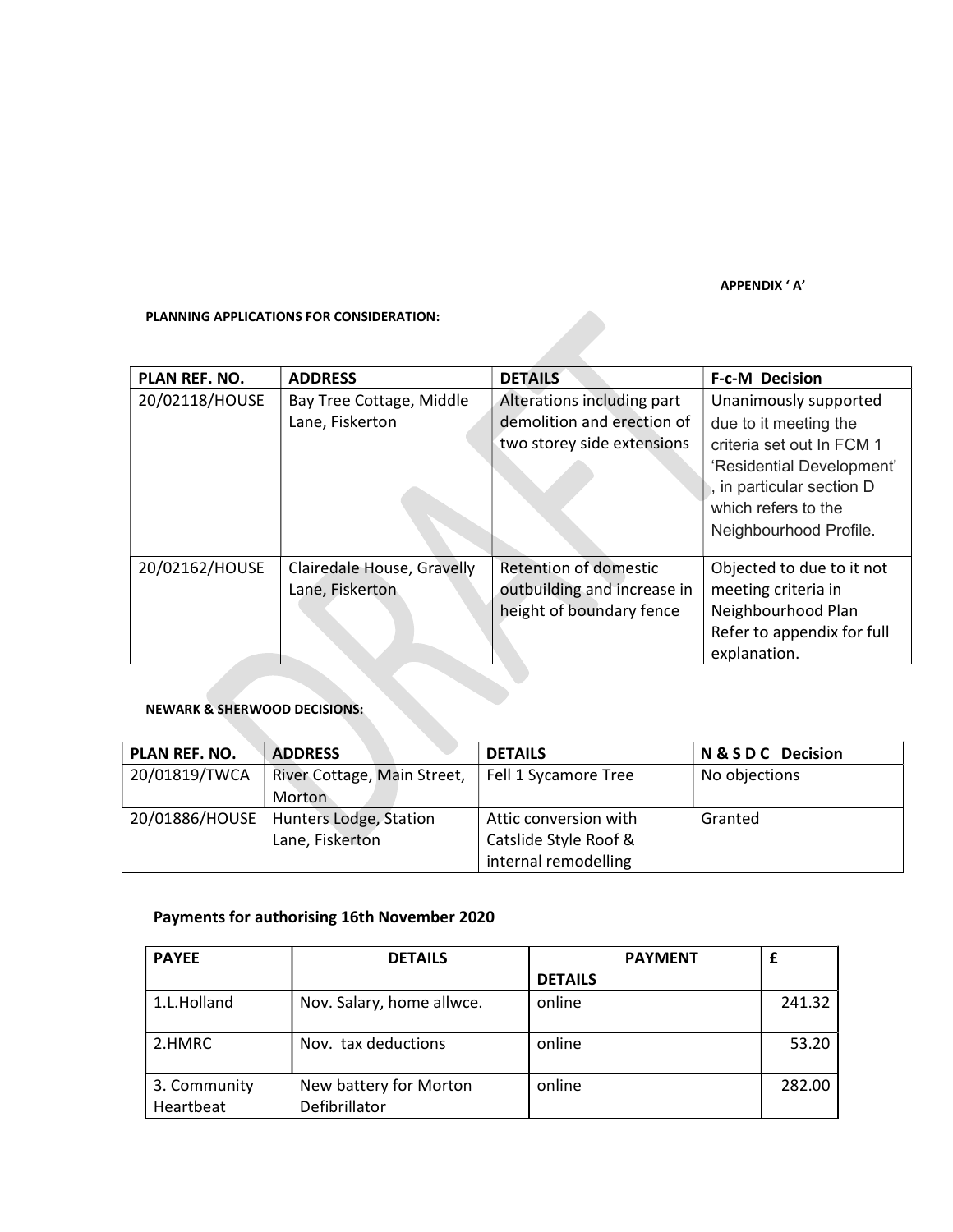| 4. British Gas | VG meter | DD | 11.48  |
|----------------|----------|----|--------|
| <b>TOTAL</b>   |          |    | 588.00 |

## EXPLANATION TO OBJECTION RE 20/0162/HOUSE CLAIREDALE HOUSE, GRAVELLY LANE.

# Planning application requesting permission for the "retention of a domestic outbuilding & increase in height of boundary fence "

This application has been considered in line with policy criteria set out in the Fiskerton-cum-Morton Neighbourhood Plan which was supported by most of those residents who supported it in the Referendum. In December 2019.

## The Parish Council unanimously oppose this application for the following reasons:

# FCM1: RESIDENTIAL DEVELOPMENT

 1) Residential development proposals will be supported within the Built Up Area Boundaries of the villages (as shown in Policy Map 1.1 and Policy Map 1.2), provided that all of the following criteria are met:

 a) Scale: new housing proposals should be small in scale, and should be of a density consistent with the character of the neighbouring area;

## It is our view that this application does not meet the criteria required in FCM 1 (1) and believe it applies to all buildings and structures within the curtilage of a property.

d) Character: Development proposals will be supported where they do not have a detrimental impact on the Character of the Parish, as detailed in the Fiskerton cum Morton Neighbourhood Profile, and instead contribute to maintaining and enhancing the existing character of the villages, in line with Policy FCM5: Character and Design.

## It is our view that this application does not meet the criteria required in FCM1(d).

## FCM5: CHARACTER AND DESIGN POLICY

- 1) Developments will be supported provided that their design and specifications complement the established character of the villages as described in the Fiskerton cum Morton Neighbourhood Profile, taking particular account of:
- b) the ways in which the overall form, scale, massing, layout and proportions of new buildings and extensions relate to neighbouring buildings and impact on the character and appearance of the villages as a whole;

## It is our view that the scale of this outbuilding is too large both in length and height in relation to neighbouring bungalows, on either side. It leaves very little amenity land. Also, the height of the fence will negatively impact upon adjacent properties.

 b) the visual impact of materials used for external walls and roofs, and the desirability of selecting these from a locally distinctive palette; and

c) the ways in which the development impacts on designated, non-designated heritage assets and historic assets of local significance, as described in Policy FCM10; and